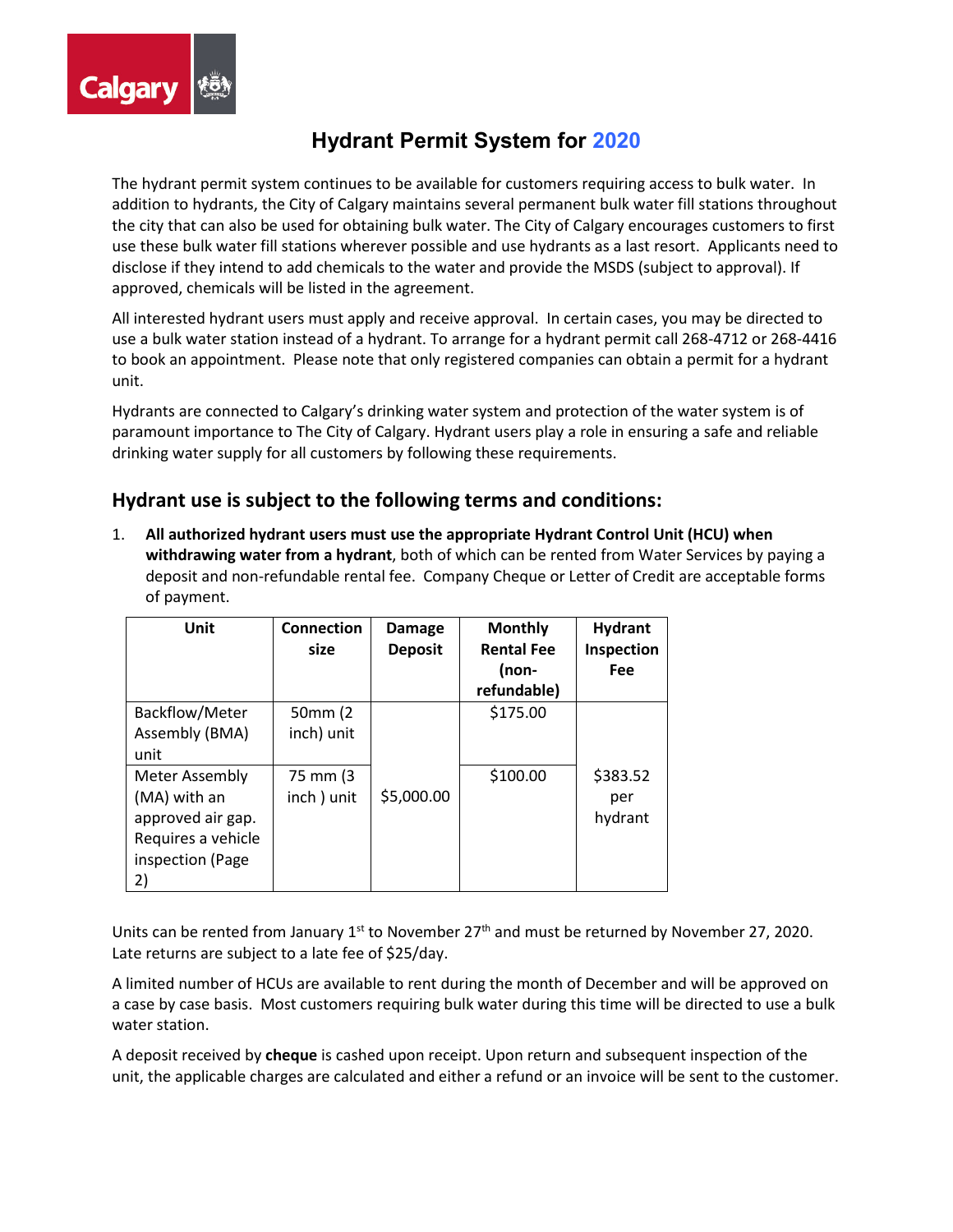

A **letter of credit** may be used as the damage deposit if it meets the following requirements:

- It is a revolving letter of credit
- It is cashable at a bank in Calgary and the address of the bank is stated
- Letter must be addressed to:

The City of Calgary Water Resources # 400

P.O. Box 2100, Station M

Calgary, AB T2P 2M5

• The letter of credit must specify that it is for the damage deposit for a hydrant connection unit and the withdrawal of water from hydrants.

**Note:** The customer is responsible for revising the letter of credit; if they wish to change the rental arrangements from year to year (either increase or reduce the number of units rented). The customer must provide 60 days' notice if they want the letter of credit returned. All outstanding charges must be paid prior to the letter of credit being returned.

#### **2. Ensure the required inspections are completed:**

**a) Hydrant Inspections:** Water Services cannot guarantee that all requested hydrants will be authorized for use. You will be notified of what hydrants you are authorized to use following the inspection of the hydrants. For bylaw enforcement and water services personnel, it is requested that the agreement receipt be kept in the vehicle at all times. An inspection is required on each hydrant that is used for \$383.52 per hydrant.

For a hydrant Inspection please contact (403) 268-4304 once you have an agreement number. Phone is only answered Monday to Thursday. If no one answers, leave a message. (Contacting cell phones and sending e-mails will be rejected for an inspection).

Hydrant Inspections will only be completed on availability to perform inspections. If you require immediate inspections, the company/user can pay \$736.00 (non-refundable) to have the inspection completed based on availability of operators.

Private hydrants require special permits and can take a month to produce and are not generally permitted for the HCU program.

If approval is granted by a developer, you can use their hydrants without an inspection fee.

**b) Vehicle Inspection:** If the Meter Assembly and air gap is chosen, the vehicle must be inspected to ensure the tank or vessel is fitted with an approved air gap between the end of the supply piping and the tank. The meter assembly unit and piping must be properly secured, and the discharge outlet must be fitted with a single check valve or a fitting that will not facilitate a connection to the hydrant hose (See Waterworks Standard Specifications Sheet 53). The vehicle(s) must be inspected before any water is withdrawn from a hydrant and the City of Calgary inspector will remove the seal. All trucks must have the current year of use on their vehicles.

**Twenty-four (24) hours advance notice is required to schedule the inspection.** Inspections are typically held at The Water Centre, Manchester Yards, 625 25 Ave S.E. and are available Monday to Friday from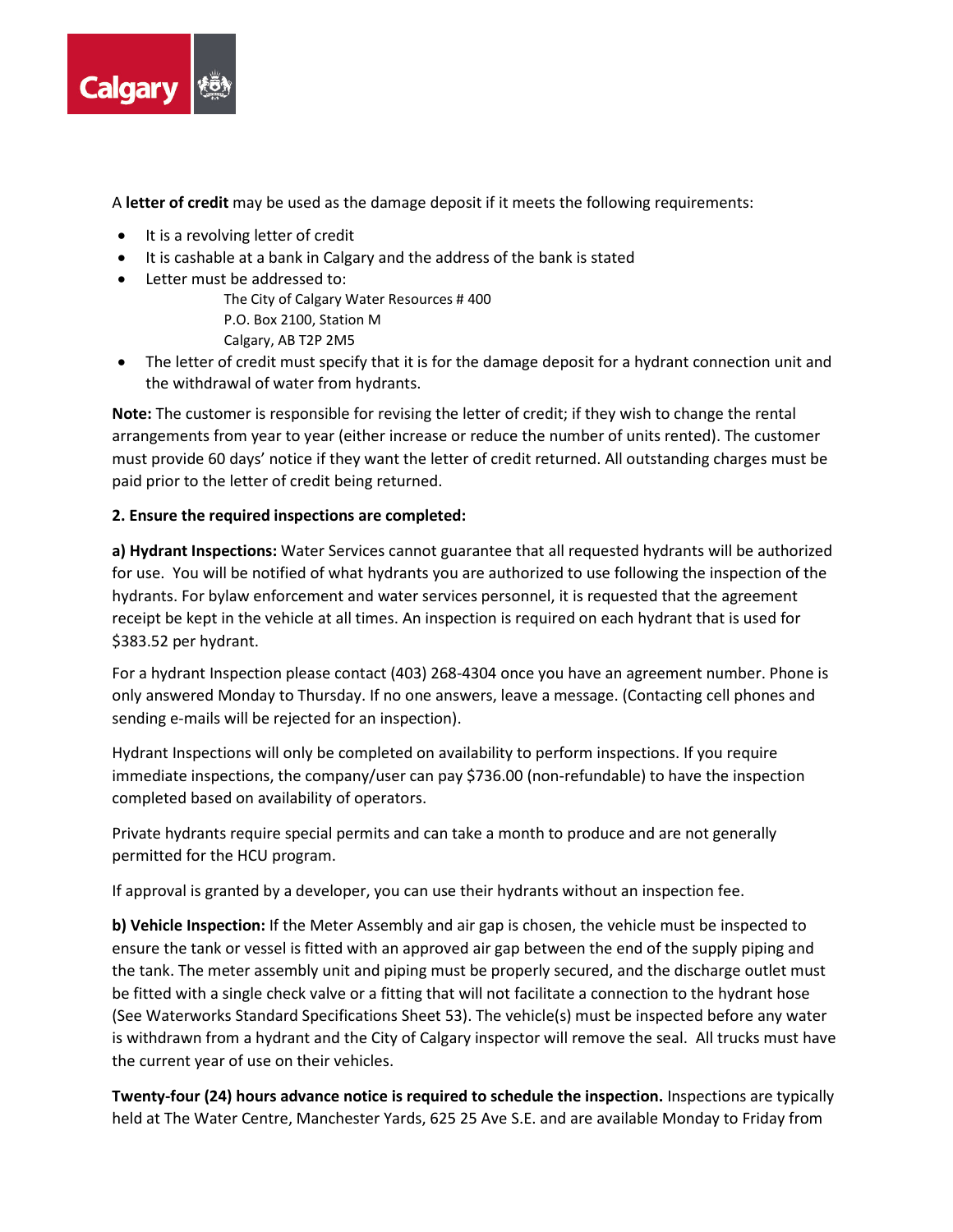

9:00 am to 3:00 pm. Arrangements can be made to inspect a fleet of vehicles in a customer's yard or inspect a vehicle on a job-site. When the vehicle passes the inspection, a sticker will be adhered to the driver's windshield. Vehicles not inspected still require a new sticker each year. To book your inspection call **311** and request a bulk water vehicle inspection.

**Failure to adhere to the terms and conditions of hydrant use program can result in a noncompliance penalty of \$2500.00 issued to the user and/or the contractor. Repeat offenders can be removed from the HCU program.** Offences include, but are not limited to:

- Failure to call in for a hydrant inspection prior to using the HCU to draw water from a hydrant.
- Failure to have the current year on a truck.

#### **3. Hydrant user shall pay to the City the following charges for water:**

- (a) A service charge of \$29.36 and
- (b) A consumption charge equivalent to the 2020 Bulk Water Rate of \$1.7316 to be billed based on the metered consumption of each unit when it is returned.

#### **Help Us Protect the Public Water System**

Hydrants are connected to Calgary's drinking water system and protection of the water system is of paramount importance to The City of Calgary. Hydrant users play a role in ensuring a safe and reliable drinking water supply for all customers by following these requirements.

#### **Report Suspected Illegal Hydrant Users**

If you see a vehicle without the windshield sticker or an attached HCU unit taking water from a hydrant, record the date, time, location and vehicle license plate number and promptly call **311**.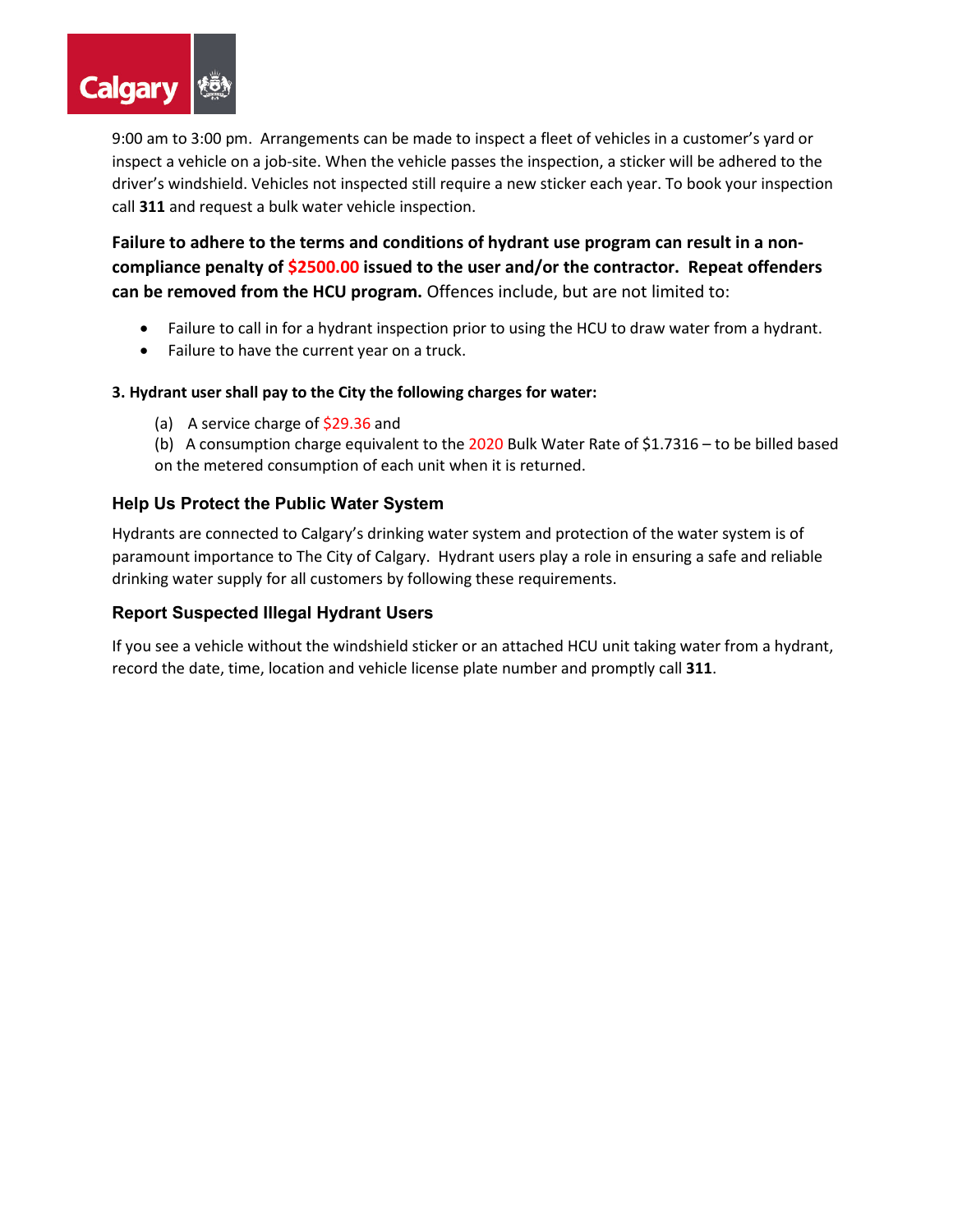

## **Conditions of Using a Hydrant Connection Unit**

*Failing to adhere to these conditions could result in charges for all damages and removal from the program.* (Each item to be initialed)

No user will operate any main valve or hydrant valve. If any user is found operating the water system, the HCU contract will be revoked on all units. Bylaw enforcement may also occur.

Hydrant users are expected to operate hydrants properly and with care. If the Company and affiliates do not know how to use a fire hydrant, training can be provided at a cost of \$376.00 (non-refundable)

If the hydrant breaks during use, it must be reported to 311 immediately. The user will be charged for any parts to fix the hydrant.

If operation of the hydrant causes damage to water infrastructure or impacts drinking water quality, the user will pay for all costs related to correcting the issue.

If a user is flushing water from a hydrant into the storm system a Stormwater Drainage Permit must be obtained from the City of Calgary. Call 3-1-1 to obtain a Drainage Permit. (Permits will be issued with instruction on how to ensure water quality parameters are met. This will include de-chlorination for discharge of potable water. Sodium sulphite pucks can be used for this. Socks for the pucks can be bought at ESG Filtration and de-chlorination pucks through Clear-Tech or other similar companies)

**The BMA or MA cannot be modified.** The Meter Shop can provide suggestions on how the equipment can be mounted. Call **268-1215** 

The seal may only be broken and removed by a City of Calgary Inspector. Offenders may be prosecuted under the City of Calgary Water Utility Bylaw.

The vehicle must pass inspection before any water is withdrawn from a hydrant that is being used with the MA unit. The inspector will remove the seal from the unit after it passes inspection.

The equipment must be protected from damage, unreasonable wear and tear, theft, or loss.

If the equipment malfunctions or is damaged, it must be reported to Water Services immediately. The hose, gate valve hydrant wrench and gate valve lockout provided with the unit must be used.

Replace the dust cap after the hose has been disconnected. It will stop any drafts that may cause the meter to advance.

Water can *only* be withdrawn from the City's hydrants identified on the Agreement Receipt. Keep the rental agreement in the vehicle, so the location can be verified, if requested by a Bylaw Officer or Water Services Personnel.

Do not leave the hose connected to the hydrant. You must leave the hydrant on and gate valve attached. Attach the lockout and the lock so no one can tamper with the valve. If the lockout is not found on a hydrant, the apparatus will be removed immediately, and the user will pay a replacement cost to